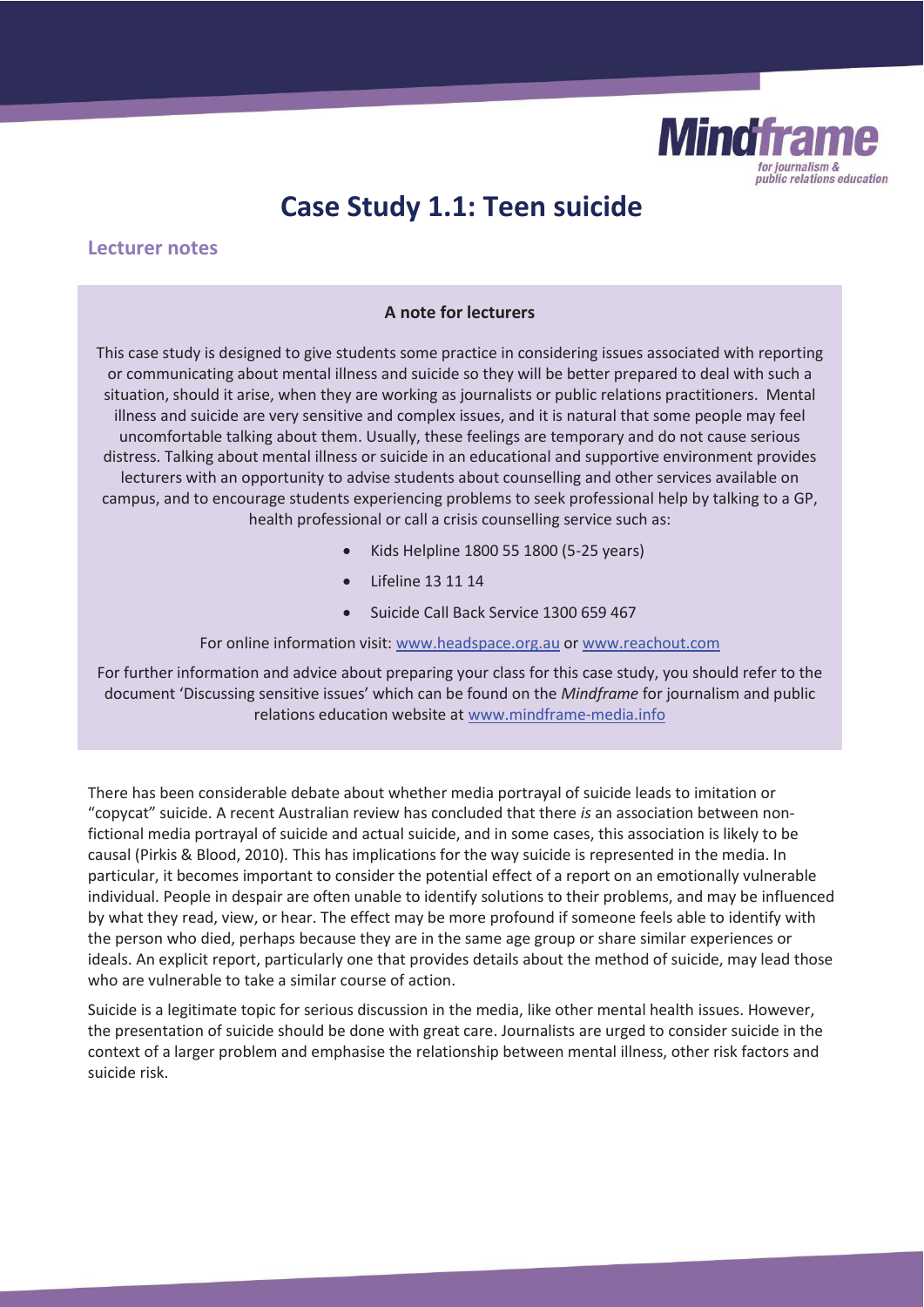

# **Updates to Case Study 1:**

Lecturers will note that there are two versions of this case study. The original, Case Study 1 was developed as part of the hard copy multimedia kit and features interviews with police, witnesses and the mother of the deceased boy. It can be used for writing-based classes as well as class exercises.

The new adaptation, Case Study 1.1 includes content about new media platforms such as social media. These notes are best used with **Video 2: Interview with two young witnesses** which is only available from the *Mindframe* for Universities website (www.mindframe-media.info) however the questions can also still be used with the original multimedia resources and video files that accompany Case Study 1.

# **The scenario and video material**

This case study presents a scenario in which a body has been found at a local park. The body has been found by two boys walking home from school. A reporter is sent to the scene to conduct interviews with police and witnesses. The reporter discovers that the dead boy is the son of a former Mayor. The boy's mother is also well known in the community for her work in charity fundraising. One of the young people who discovered the deceased boy has a mobile phone, which he uses to immediately post an update to his own social networking page about what he has witnessed. His post read:

# *OMG just saw a dead body. Loser Lomas hung himself. Crazy.*

The reporter overhears the young person discussing his intent to share detail about the death with peers via Facebook. The young person's social networking privacy settings are such that this information was visible publicly. Within hours, other young people from the school have initiated a "memorial page" to the student who has died and started to post various tributes, condolences and personal anecdotes.

**Video 1.1: interview with two young witnesses** provides footage from interviews with the two boys who discovered the body. It also depicts the social media page which featured information about the death. In addition to the video footage, a transcript of the interviews is provided at the end of these notes and in the student notes. The interviews and footage in the video provide students with choices about how the story could be reported. Some of the information, quotes and scenes could, if reported, lead to quite a sensational story. By providing students with these choices, they can develop an appreciation of how their decisions influence the potential impact of a story.

# **Questions for consideration**

A number of suggested tasks relevant to this scenario and video have been provided in the document 'How can I use this case study?' When undertaking these tasks, you may ask students to consider the questions outlined below. A discussion of each question is provided in the following pages.

**Question 1:** Should this story be reported?

**Question 2:** How should the story be reported?

**Question 3:** How can the ethical issues inherent in this story be balanced with journalistic and commercial values?

**Question 4:** How much of the information is reportable?

**Question 5:** Are the interviewees appropriate?

**Question 6:** What other decisions need to be made before deciding to publish or broadcast the story?

**Question 7:** What is the impact of the availability of information via social media?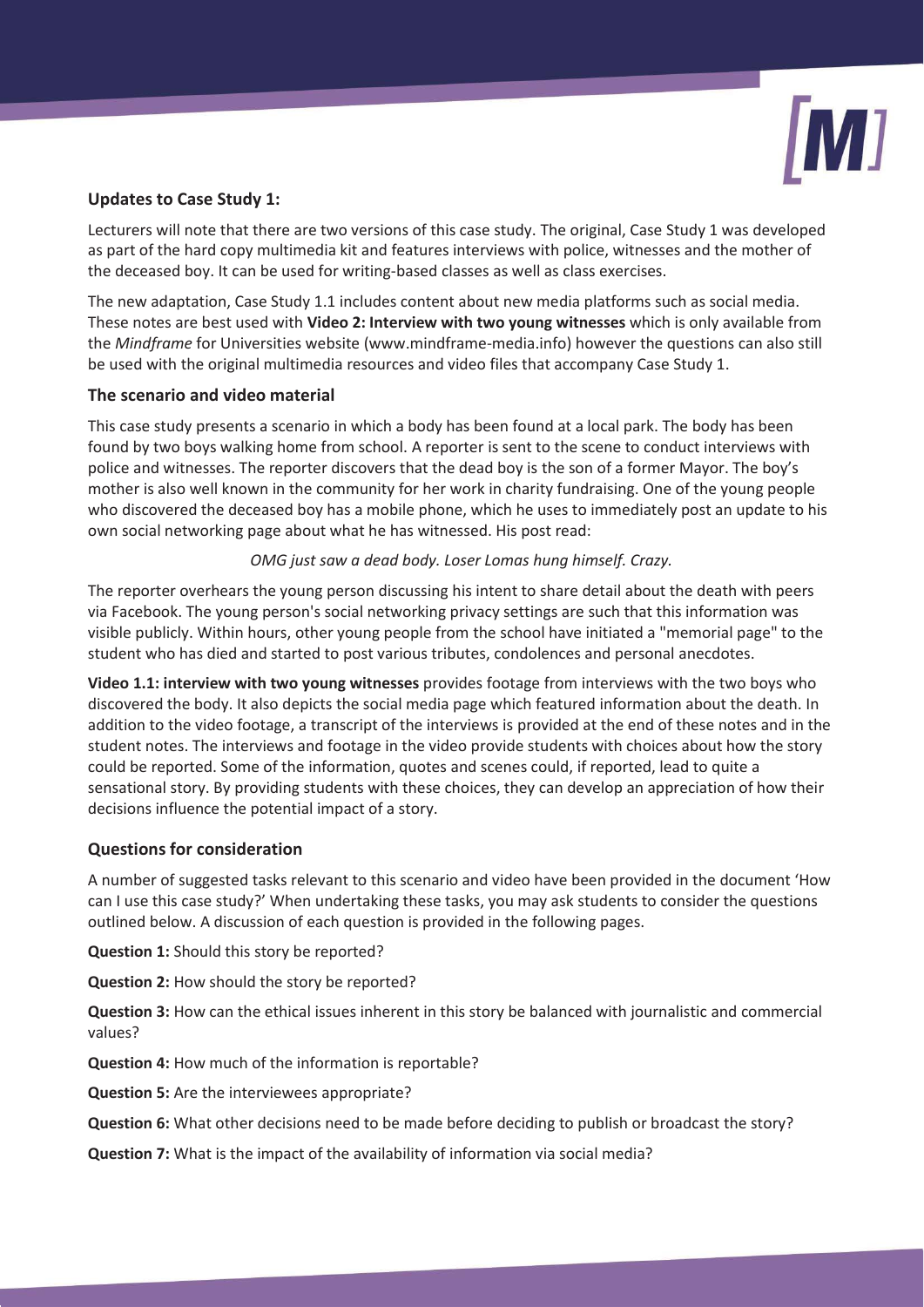

**Question 8:** What are the specific issues associated with reporting this as a TV news story?

**Question 9:** How could this scenario be used as a basis for a feature story?

**Question 10:** Using this scenario for ethical debate

*Note: The student notes contain only brief prompts for each question. The information provided in the following pages can be used to facilitate class discussion or to assess students' work. Alternatively, you may decide to provide students with a copy of this information.* 

# **Question 1: Should this story be reported?**

#### **News values**

Audiences globally are usually considered to be most interested in things that affect them directly, which is why the deaths of five people in a local community is more newsworthy to that community than the death of 500 in a remote foreign country. Similarly, strong value is attached to information that could affect audiences directly in the future and also information about things that could potentially cause them harm. The basic news values are impact, timeliness, proximity, conflict, currency, unusualness and relativity (White, 1996).

**Impact** refers to the relevance the story has to the audience's lives. In this case, the dead youth's family is prominent in the local community and is well known to the audience.

**Timeliness** refers to information that helps people organise their lives. People may feel they need this information to understand risks to their own children.

**Proximity** refers to how "close to home" a story is. This story is a local issue affecting local people.

**Conflict** is the news value most people associate with media, and is often seen as the most important news value in today's media. Conflict is also present in news that "afflicts the comfortable" by making them anxious or guilty. It is also what is meant by the tabloid dictum to "anchor every story to its emotional base". In this case, the anxiety and confusion felt by the parents and others in the community is a form of conflict.

**Currency** is the term used to describe how "hot" an issue is at any one time. Stories relating to the safety of children and young people are always "hot". Trends of use of social media, and in particular safety risks associated with use by young people, are also topical.

**Unusualness** refers to an incident or story being unexpected. Finding the body of a young man in a public place is unexpected, as is the second death in a family in a short period of time.

**Relativity** describes whether a story is news worthy compared to other possible stories, and across different media. This scenario meets the test of relativity because it could be reported in print, on TV and on radio as a set of facts, as well as having emotional content which could be highlighted in different ways across media and mediums.

## *'Public interest' and the impact of reporting*

When evaluating the public interest and potential impact of reporting this incident, students may consider the following issues: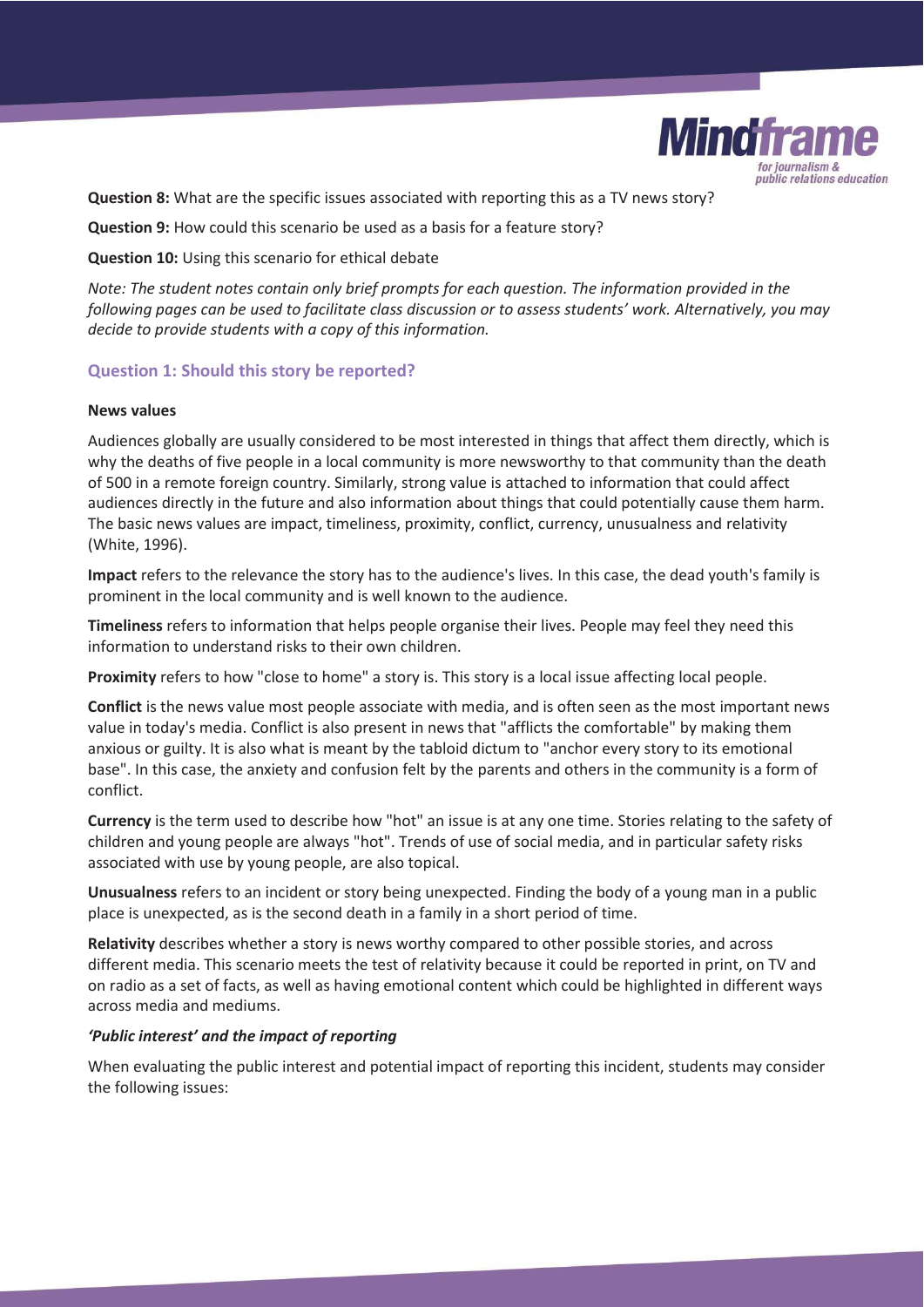

## **Answering the question "why"?**

It is natural for people to seek an explanation following a tragic and unexpected incident and the media can serve an important public function in this regard. In this instance, the reaction and interest in the community may be even stronger since the dead youth's sibling also died in the "prime of his life" just two years previously, adding a tragic element to the family's story.

Students might take the view that the suicide of a young person with seemingly every advantage is a question of public interest that may enlighten people about the problem of youth suicide. On the other hand, can a news report provide the answers the community is looking for? Can the interviewees provide real insight into the dead youth's state of mind? What harm could be done by reporting speculation? What harm could come from publishing Facebook information?

## **Public profile**

The deceased's parents are well known in the local community, so their misfortune is likely to attract public attention. The death also occurred in a public place in the local community. People will hear about the incident and may expect it to be reported. Would not reporting this death imply that some lives are more valued than others? Or would reporting the story imply this?

## **Risk of imitation suicide**

There has been considerable debate about whether reporting suicide can influence other vulnerable people to take a similar course of action. Students may wish to look at research that has been conducted in this area (see www.mindframe-media.info). Students may consider that it is not so much whether or not a suicide is reported but *how* it is reported. Or they may consider that repeating stories about suicide can lead to normalisation of the act. These issues are the topic of ongoing research and students should be encouraged to critically evaluate the findings of the research to date.

## **Reporting on grief**

People might be very interested to know what the parents of the dead boy are feeling after the death of their second son, but do they *need* to know? What are the limits on the public role of a public figure? Is there any benefit to the family in having their voice heard? Could reporting on the family's grief add to the community's understanding of suicide? Could publication of Facebook comments have any impact on those grieving?

# **Question 2: How should the story be reported?**

Students can be referred to the resource *Fact or fiction?* for an overview of the general issues associated with reporting suicide. The following information covers the main issues students will need to resolve in developing a news report based on the scenario.

## **How should the story be framed?**

A story with the elements described in this scenario creates the temptation to portray the events as a tragic narrative, built around the grieving parents doomed by fate to be robbed of their sons despite their success. The news value satisfied by this approach is the desire to tell a "good story", one that moves the audience. Students might feel an equal temptation to suggest that successful people with high profile careers are somehow less effective parents than those with "ordinary" lives.

Students should be careful of reinforcing the inaccurate notion that such incidents are either "acts of fate" or the result of unspecified failures of parents. The death of the boy by suicide should not be portrayed as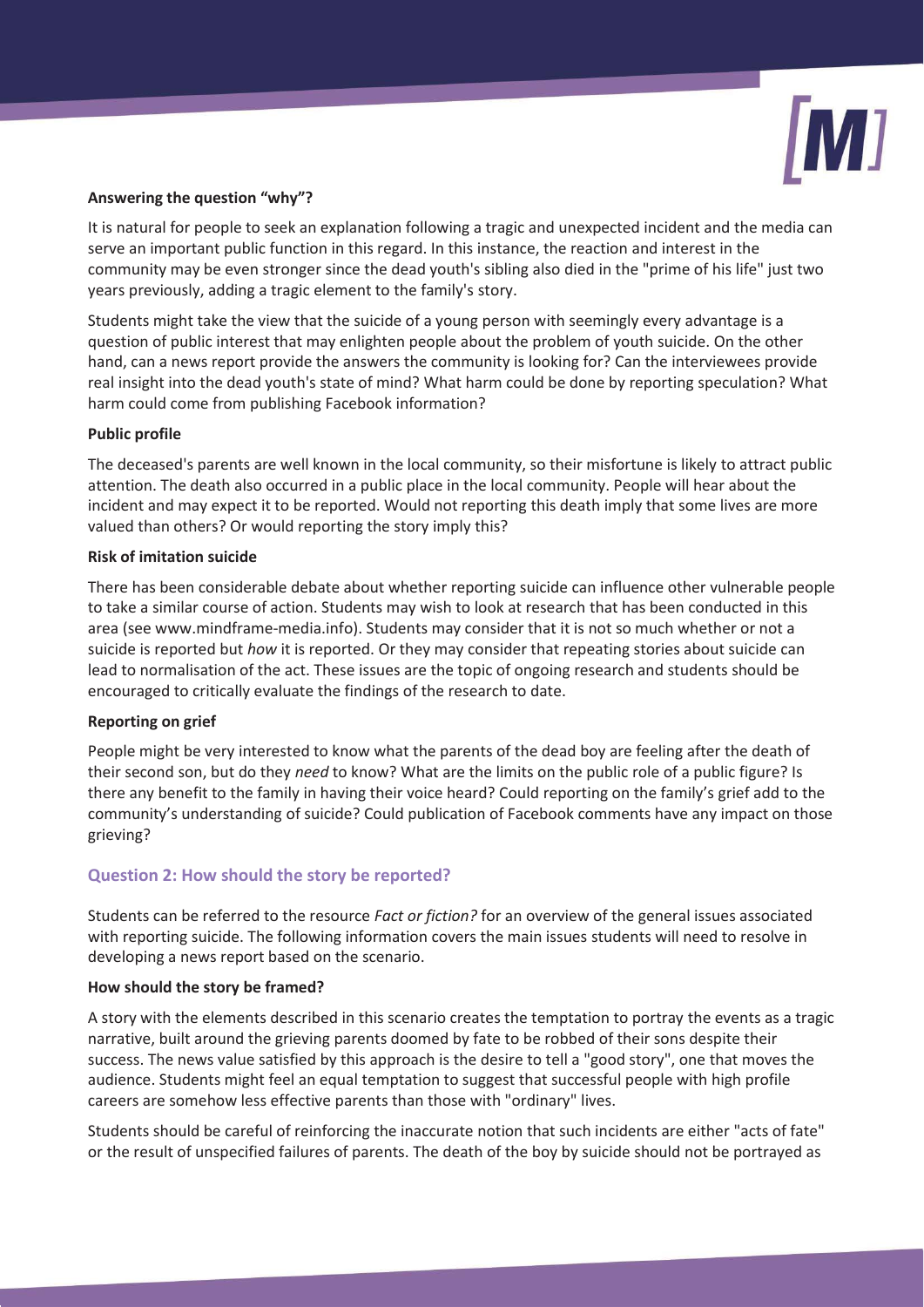

the result of a social phenomenon which is unpreventable. Although thoughts of suicide may be quite common, acting on them is not. Psychological autopsy studies show that up to 90% of people who die by suicide may have been suffering a mental illness at the time of their death (Penrose-Wall et al., 1999). While there may be no clear answers as to why the boy died by suicide, the story could be framed around the major risk factors and warning signs for suicide, and the help that is available to people experiencing problems. Students can be referred to www.mindframe-media.info for information about warning signs and risk factors for suicide.

The social media element of this story may create temptation for students to explore the impact of "online communication" in the lives of young people as the focus for the story. Students should be careful of assumptions associated with young people and online social interaction. Similarly, there is very little research about the impact of communication about suicide and mental illness using these platforms, and as such journalists should consider the unknown impact of promoting such "phenomenon" in news reporting or making comment about the wide scale social effects which are not yet evidenced.

You may wish to have students make a list of the many alternative "angles" which could be applied to this scenario, and discuss the potential impact of each angle.

## **What facts should be included in the story?**

To answer this question, students will need to resolve several related questions including *"*are *who, what, where, when, why* and *how* always appropriate information to include in a story?" In this scenario, the boy's identity is important to the story because if the journalist decides to report the incident without using his name, the name of his parents cannot be used. This is significant because the parent's high public profile would increase public interest in the news. If students decide to use names, does this mean the public interest in them is a more important value than the family's individual right to privacy?

Similarly should facts available via social media be used in the story? Students will need to consider the nature and credibility of facts obtained via social media sources, the potential impact of including these details, but also the potential impact of not including them given the public nature of their availability.

## **Should any information be discounted as inappropriate for publication?**

When it comes to describing *how* the death occurred, students have a lot of information at their disposal from the police and also the youths who found the body. Students might conclude that the general public would be very interested to know exact details of the suicide, but this needs to be weighed against the harm which could be caused by reporting this information. As well as being potentially very upsetting for the parents, reporting details of the method of suicide may influence vulnerable people to take a similar course of action. Any references to the methods used should be in general terms. If there is something particularly interesting or unusual about the method used, this should be referred to circumspectly rather than emphasised unduly. It is also recommended that reports on suicide do not feature photographs or television footage of the suicide scene, precise location or method. Permission should also be obtained before using photographs of the deceased or their family. The information that is available via social media should be considered carefully by students. While this information is available publicly, express consent for publication has not been obtained, and the person who is seemingly responsible for its posting is also a legal minor. The detail contained on the Facebook profile may not have been posted with an understanding that this information would become widely available for publication. There is also a possibility that audiences may respond differently to the publication of such detail than they have to its availability on Facebook.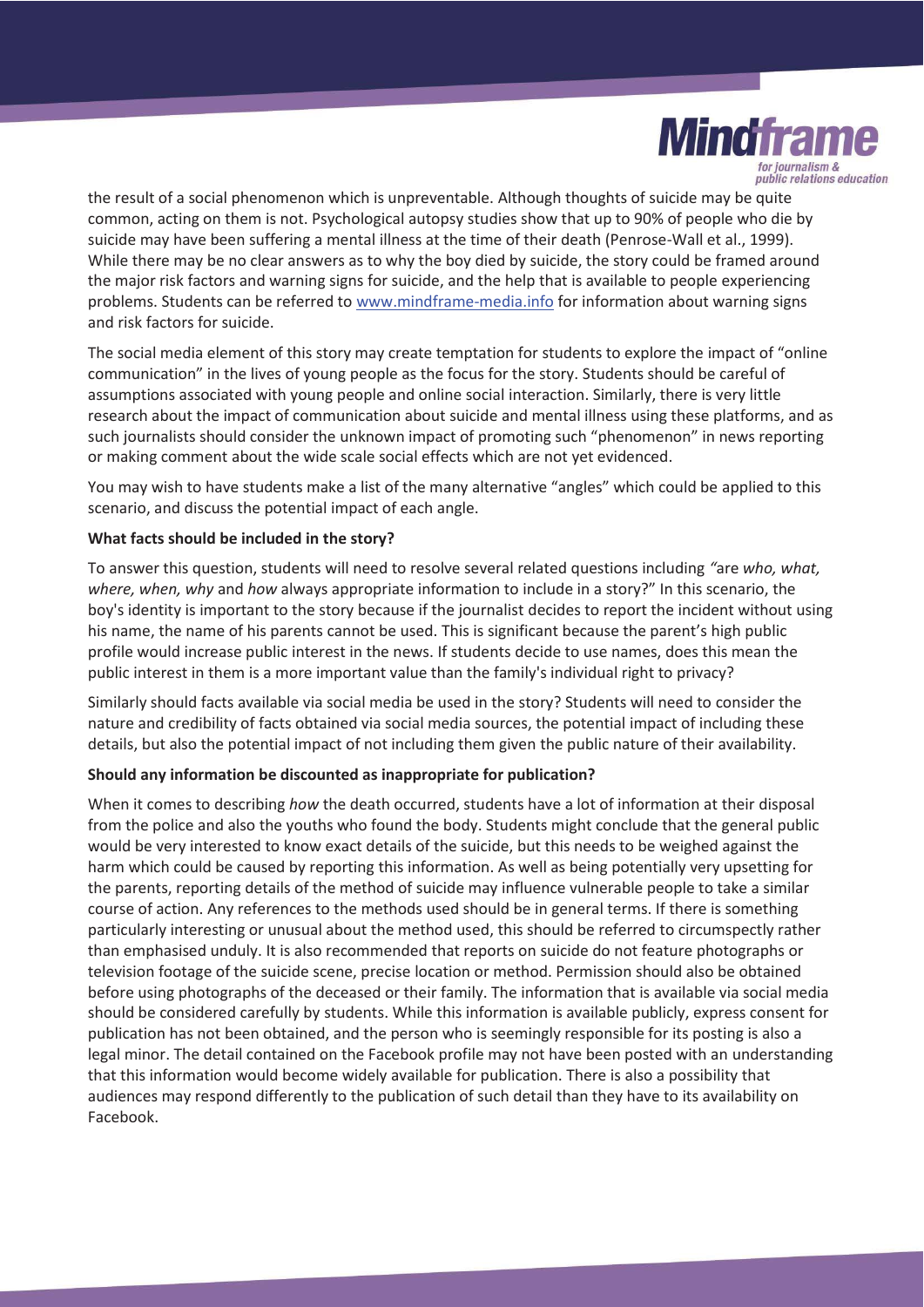

Consider how reporters might respond if particular issues were raised via forums such as the Facebook page? If these comments were not quoted directly, how else might the mention of particular issues influence the approach taken to investigating the story - consider line of questioning, kinds of sources etc.

#### **Is the report balanced, fair and accurate?**

As discussed in Question 5 information provided by each interviewee needs to be examined in terms of credibility of source and whether the information can be verified. For example, in the videos, the policeman at the scene tells the reporter that he suspects the dead boy was affected by alcohol. This is not yet a fact because only an autopsy will reveal the deceased's blood alcohol content. Other speculation, such as whether the death of the other son two years ago is significant, is also problematic. The journalist may be tempted to speculate that this was also a suicide. Can this inference be justified?

Information from the interviews provides speculation on the motivation of the dead boy. Although students may be keen to explain to people why a needless death has occurred, they should consider whether this actually helps or hinders the community's understanding of suicide. For example, there may be a temptation to try to make sense of suicide by portraying the act as an individual's way of solving their problems. Students should be aware of how this may impact on other vulnerable people who may see or hear the report.

People in distress often have difficulty identifying different options and ways to address their problems. Phrases such as "chose the time to die" and "the only way out" may inadvertently portray suicide as a romantic or courageous way to solve problems. For similar reasons, it is recommended that terms such as "successful suicide attempt" or "unsuccessful suicide attempt" not be used. "Fatal suicide", "completed suicide" or "died by suicide" can be used instead of "successful suicide". "Non-fatal suicide" can be used instead of "unsuccessful suicide".

 It is also recommended that the word "suicide" not be used in headlines or broadcast leads, to minimise the risk of sensationalising and/or normalising suicide. A news story developed from this scenario should try not to glorify the dead boy or emphasise his positive characteristics (e.g. "he had everything to live for" or "he had lots of friends") without acknowledging that he may have had problems or worries. The story can be balanced by reference to the fact that suicide is caused by multiple factors and that most people who suicide have a history of psychological and/or social problems.

On all these points the intersection of social media is significant. The journalist may be tempted to see information available via social media as "corroborating" the story or perspective of other interviewees, however this is not factual information. Inclusion of phrasing or quotes lifted directly from social network pages should be exercised with caution, particularly where method or location are described.

Similarly journalists may be tempted to tap into the level of emotion that is often inherent in social network tribute pages, to draw upon the "human" angle of the story. There is a danger that this kind of attention to the memorial adoration of the deceased may glorify suicide and its after-effects:

"*Reports that focus on outpourings of grief on Facebook or that include man-on-the-street interviews of shock and surprise give others who might consider suicide ideas that this might be a good option*" (Tompkins 2011).

Similarly those posting to tribute pages may be grieving and unaware of the potential for their posts to be published in other sources of news. It is important to present a balanced and broad picture of ways that people are experiencing and expressing the loss, rather than focusing on social media activity alone.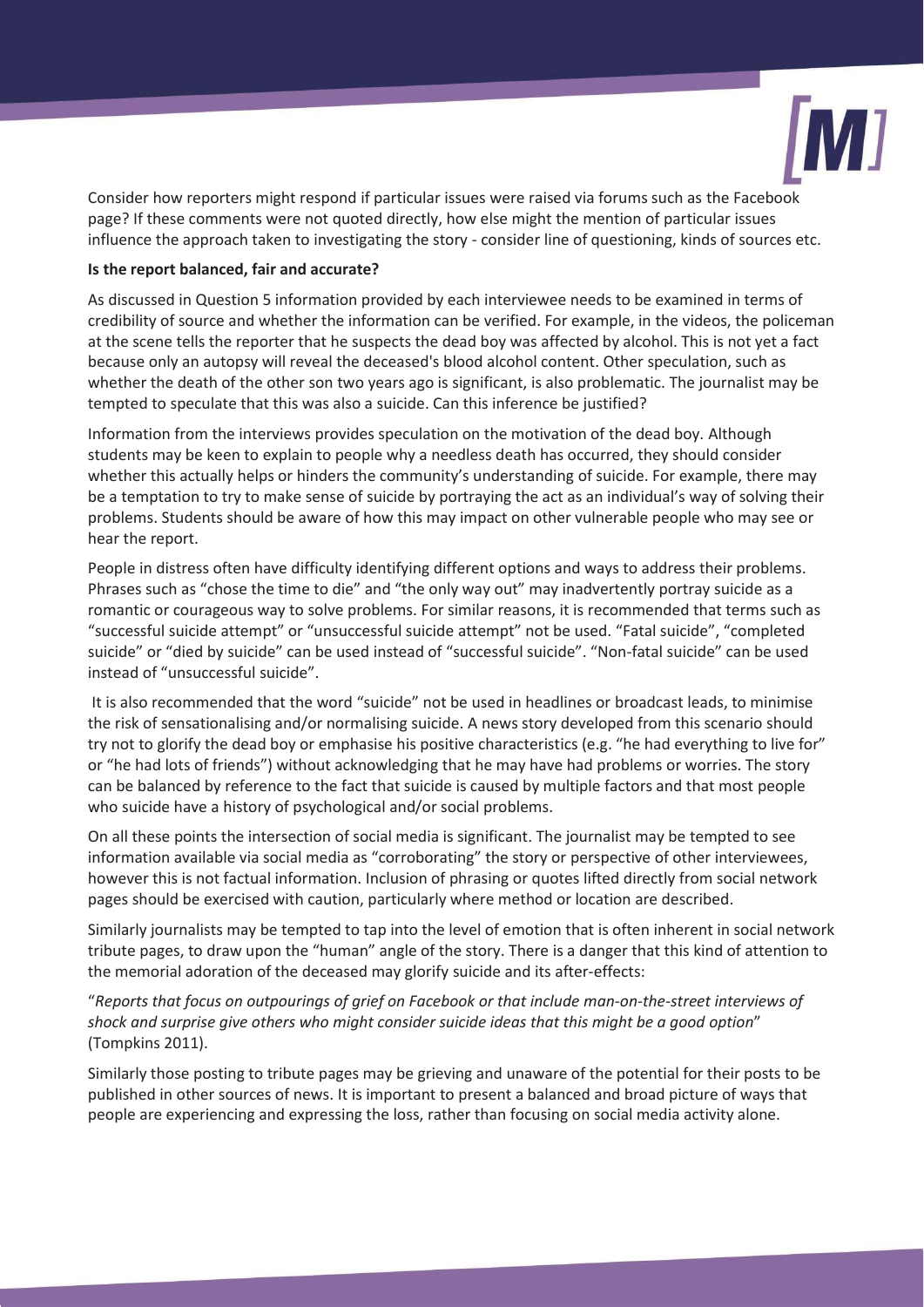

#### **How would a member of the audience feel after seeing this report?**

If the answer is sad, anxious or worried, students might consider the role of the media in providing support for readers or viewers instead of simply tapping into their anxiety as a news value. A news story about suicide should include a contact phone number for support services. This does not turn the story into an advertisement, but rather reinforces to the audience that something can be done to alleviate the cause of such events. Research has shown that vulnerable audiences are often prompted to seek help if correct advice has been added to a media story. It is vital that the right contacts are added to help lines in media stories with a suicide or mental illness focus.

The *Mindframe* National Media Initiative engaged in consultation with a number of suicide prevention and mental health experts to establish a resource which outlines 'priority' crisis contacts for suicide and mental illness, and includes quick tips on how to use them correctly. Students can access this guide produced by the *Mindframe* National Media Initiative to assist them to include the correct help-seeking information to their reports. The Help-Seeking Quick Reference Card can be downloaded from www.mindframemedia.info . Online news reporting about these issues can also contribute to responsible communication about the issue by highlighting help-seeking information and details.

# **Question 3: How can the ethical issues inherent in this story be balanced with journalistic and commercial values?**

Students can refer to the 'ten questions to guide the journalist through the decision-making process" outlined by Black, Steele and Barney (1997) or to Bok's (1978) three-step model for making an ethical decision (for copies of each, see the document titled *Case Study 1 – Additional materials*). A summary of the key issues contained in these models, as applied to this scenario, is outlined below.

## **Appreciating the complexity of the topic**

Journalists (and students) need to reflect on how much they know about suicide, and whether their knowledge is based on fact and evidence or public perceptions. For example, community attitudes towards suicide range from seeing it as "the ultimate selfish act" to "an unavoidable tragedy". Journalists should be aware that there is a strong link between mental illness and suicide and that deaths by suicide can often be prevented if people receive appropriate help. By appreciating the complexity of social issues such as suicide, the journalist is in a better position to balance ethical issues with journalistic and commercial values.

How might a journalist see this as an opportunity to raise awareness about suicide in the community? What should the journalist be aware of if framing the story in this way? What are some of the potential risks and challenges in relation to using this particular story to engage in issue-based reporting? Similarly communication exchanges on social networks can be misinterpreted, and where grief and distress are present the potential for this is increased.

#### **Checking organisational policies and professional guidelines**

Journalists should consider principles provided in the Media and Entertainment Arts Alliance (MEAA) Code of Ethics. Some media organisations also have their own policies and these may provide guidance in relation to issues such as privacy, reporting suicide and interviewing people who are bereaved and use of social media. Journalists can also refer to the recommendations provided in *Reporting mental illness and suicide: A resource for media professionals,* available from the *Mindframe* website www.mindframemedia.info. With regards to consent and permission, there are a range of legal as well as ethical considerations to be aware of when using images obtained from social media sites.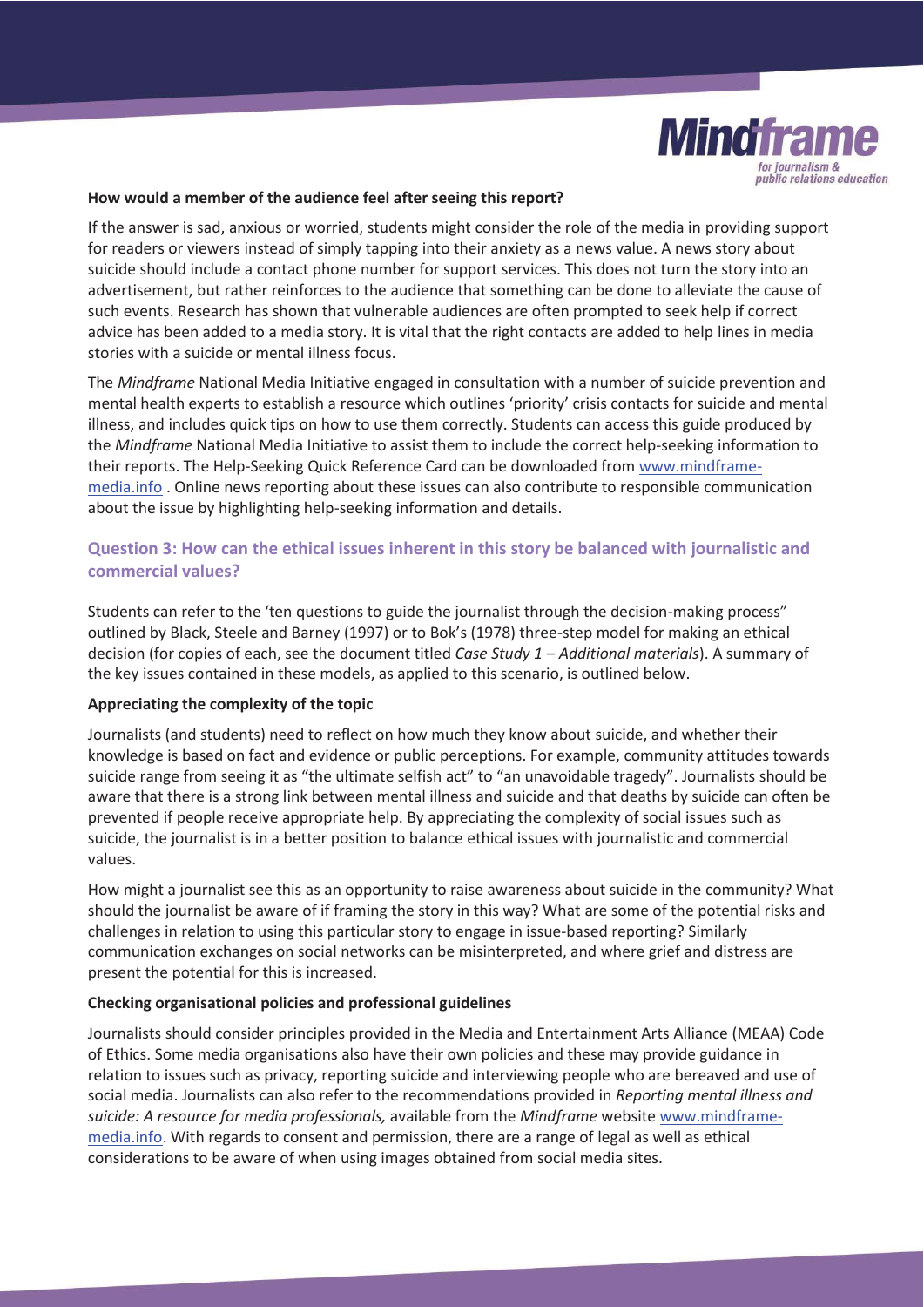

## **Reflecting on the motivations and emotional state of stakeholders**

In this case, there is the mother of the deceased (where educators have used the accompanying video from Case Study 1 with this case study), the police officer, the two boys who found the body and posted the information on a Facebook page, the mother of the boys, those who posted on the "memorial page", the news organisation and the journalist. The potential motivations of each of the stakeholders needs to be evaluated as this can affect the credibility of the information provided. When reporting on grief, journalists also need to be aware that bereaved people can be very vulnerable and their emotional state will impact on their reliability as a source. These issues are discussed more thoroughly in

## **Exploring alternative ways to report the story**

For example, the journalist might consider running the story without names, but this may impact on the news value of the story. The information available to the journalist can be framed in a number of ways. Depending on the frame the news report could increase the community's understanding of suicide or it could impact negatively on other vulnerable people. Alternative frames for the story were also discussed earlier in Question 2.

#### **Accepting responsibility**

At one level, the journalist has an obligation to truth-telling and to acting independently of influence. However, the journalist also has an obligation to minimise harm and to be accountable for what he/she does. Some journalists seek to consign dilemmas such as the one outlined in this scenario to the "too-hard" basket and seek to shift the responsibility onto others. Such a journalist would produce the story and leave it to someone else to decide whether to report it. Even so, the journalist will have made choices about the angle the story will take and which parts of the evidence will reach the wider public, possibly shaping their understanding of what has happened. There is no escaping the consequences of individual choices about news. The journalist controls the words he/she uses to tell the story, the points to emphasise, the methods used to acquire information and the extent to which the story is sensationalised. The editor will also have an influence over what is published or broadcast but the journalist makes the original decisions about what to access, to include and omit.

## **Justifying the decision**

If journalists have ethical principles as a guide and can articulate their decision-making process and its values, they can ethically justify a decision even when others object to the outcome. Journalists need a process for evaluating their decisions because a process, or system, allows for the application of values, loyalties and principles to every new set of circumstances or facts. In this way, decision making will be fair to those who become part of the news.

# **Question 4: How much of this information is reportable? What do media policies / codes of ethics advise about reporting this kind of story?**

Most media sectors have codes on reporting and portrayal of suicide. Professional bodies such as the Australian Press Council provide specific guidelines for journalists reporting about suicide. Organisations often have their own internal editorial policies or codes of conduct around the portrayal of suicide and / or mental illness as well.

In many cases, non-media organisations such as Health departments or non-government organisations also provide advice and guidelines around the media reporting of these issues, based on existing evidence and best practice in suicide prevention. The *Mindframe* National Media Initiative provides such guidelines for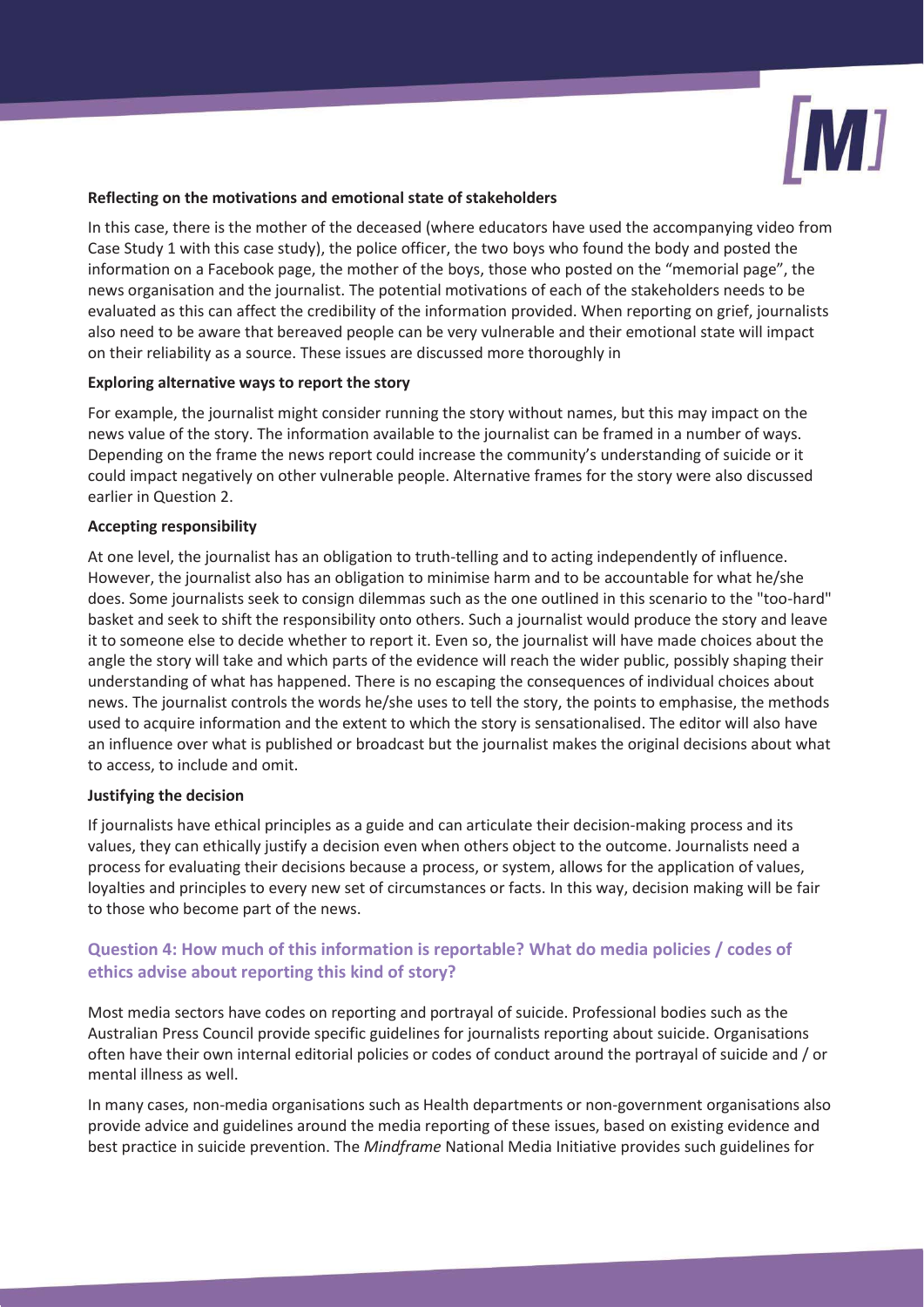

Australian media professionals, while the World Health Organization and some international suicide prevention bodies provide similar advice to global media. More information about codes and policies that influence media reporting about suicide can be found at www.mindframe-media.info .

In this scenario, journalists should also be considering other internal policies and legal considerations such as privacy, use of new media technologies and age of consent for interviewees. These are discussed further in Question 7.

## **Question 5: Are the interviewees appropriate?**

The sources the journalist chooses and prioritises will direct what is eventually reported. In this scenario several interviews have already been conducted. Students should consider whether the people interviewed are the most appropriate sources of information, and who else, if anyone should be interviewed.

Students should evaluate the interviewees in terms of their strengths and weaknesses as sources of information and the type of information which can reasonably be expected from them. This would include deciding whether the information is specific or generalised, whether it can be verified, how it can be verified, whether the interviewees seem credible and whether they may have an undeclared motive. All these factors could significantly affect the priority assigned to each source.

Mencher (1991, pg. 285) offers three questions to guide evaluation of an interviewee's information:

#### *Was the person an observer of the incident, or did he or she hear about it from someone else?*

The reporter might reasonably expect the police at the scene to provide verified facts about the discovery of the body. In interviewing police, the journalist is primarily seeking to establish verifiable facts such as the official record of events. The boys who found the body might be able to provide first-hand information about the circumstances of the discovery. Sometimes, however, the people who are closest to a story are not the best source of factual information. They can provide "colour" about the scene but can't provide accurate facts. The young boys may not be emotionally touched by the death so much as by their new celebrity, and may wish to appear to know more about the events than they really do. Similarly, those contributing to online memorials may not have the relationship or knowledge about the deceased or the circumstances of his death that might be implied on the social network forums.

#### *Is the person a competent observer?*

## *For educator's using* **all** *videos for Case Study 1.1:*

The dead youth's mother may be able to provide insight into the state of mind of her son, but the reporter must be aware that she is grieving and her emotional state of mind may affect her ability to answer questions. People experiencing grief may also be taking prescribed sedatives or other medication which can affect their perception in a way that is not immediately apparent. For example, the person may be confused in their thinking but still able to answer questions. The reporter also needs to decide if what the deceased's mother says is reliable just because she is describing her own experience. You may wish to discuss with students whether it was appropriate in this case to interview the dead boy's mother and which factors might influence this decision. For example, it is recognised that people bereaved by suicide may be at heightened risk of suicide themselves (Penrose-Wall et al, 1999). On the other hand, the mother has agreed to the interview and is keen to tell her side of the story. She also has a previously established relationship with the media from her charity work. Do these factors over-ride her potential vulnerability as a bereaved mother?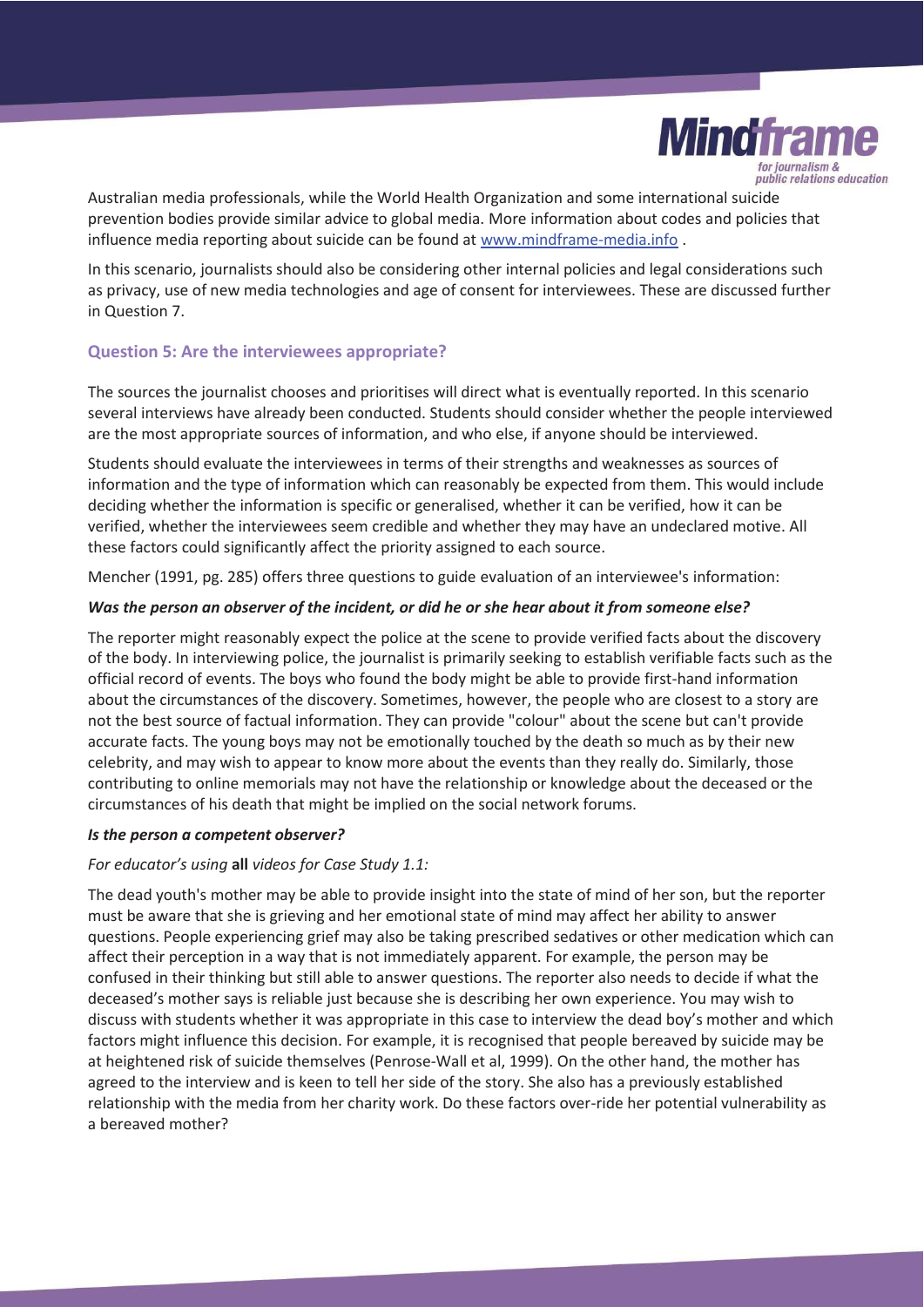

## *For educators* **only** *using Video 1.1 in Case Study 1.1:*

Given the vulnerabilities of witnesses and family members of the deceased, there are additional ethical dilemmas presented for reporters seeking to engage ethically with witnesses. Use of information gleaned from social media comment presents difficulties in terms if gauging the welfare of 'witnesses' and ensuring that they have been informed and provided with support about both the media process and regarding their own personal response to the death itself.

## *Can the source provide precise details that have a ring of truth and seem consistent with the facts?*

The reporter will consider whether the interviewees can provide quotes that will enhance the audience's understanding of what has happened. A lot of the information provided by the interviewees in this scenario relates to speculation about the reasons for the dead youth's actions and this poses serious questions for the journalist. The journalist must be satisfied that the interviewees can provide an authoritative perspective because the act of publishing their comments will make them appear credible.

Other sources of information should also be viewed through this lens. Consider the context of a source's comments. Were they making this comment with the intention of it being published or broadcast? Are they aware of the potential publication of their comments? What might be the potential impact of publishing comments from the Facebook memorial page without the permission of the sources? What might be some of the credibility issues of using information extracted from this page? What might be some of the risks? The anonymity of online comment should also not be overlooked.

# **Question 6: What other decisions need to be made before deciding to publish or broadcast the story?**

After completing preliminary interviews, the journalist is in a position to make the crucial decision about whether the emerging story should be offered for publication or broadcast. At this stage the journalist needs to re-visit questions about *public interest, news values and principles, credibility of source* and *accuracy of information.*

## **What are the facts?**

First, the journalist must decide if any of the information collected cannot be verified. If it is unverifiable, is the information so important to the story that it cannot be left out? If the journalist decides to go ahead despite doubts about the verifiability of the information, what news value is the journalist assigning priority to in using unverified information? What are the possible benefits and risks of including such information?

## **Are the sources of information credible and reliable?**

Sources will certainly appear to be credible once the media is used as a forum for their views. The process of deciding whether sources are credible includes considering whether some sources, for example "official" ones, are intrinsically more credible than others. The journalist must be satisfied on an individual level that they can substantiate everything that is asserted and that their decision can be defended, in court if necessary. As part of this, the journalist must once again ask themselves if any information is assumed to be "known" without substantiation.

How reliable is information obtained from social networking sites? The journalist should also be aware of their editorial codes and policies related to the practice of accessing and using information available via social media, as noted above in Question 4.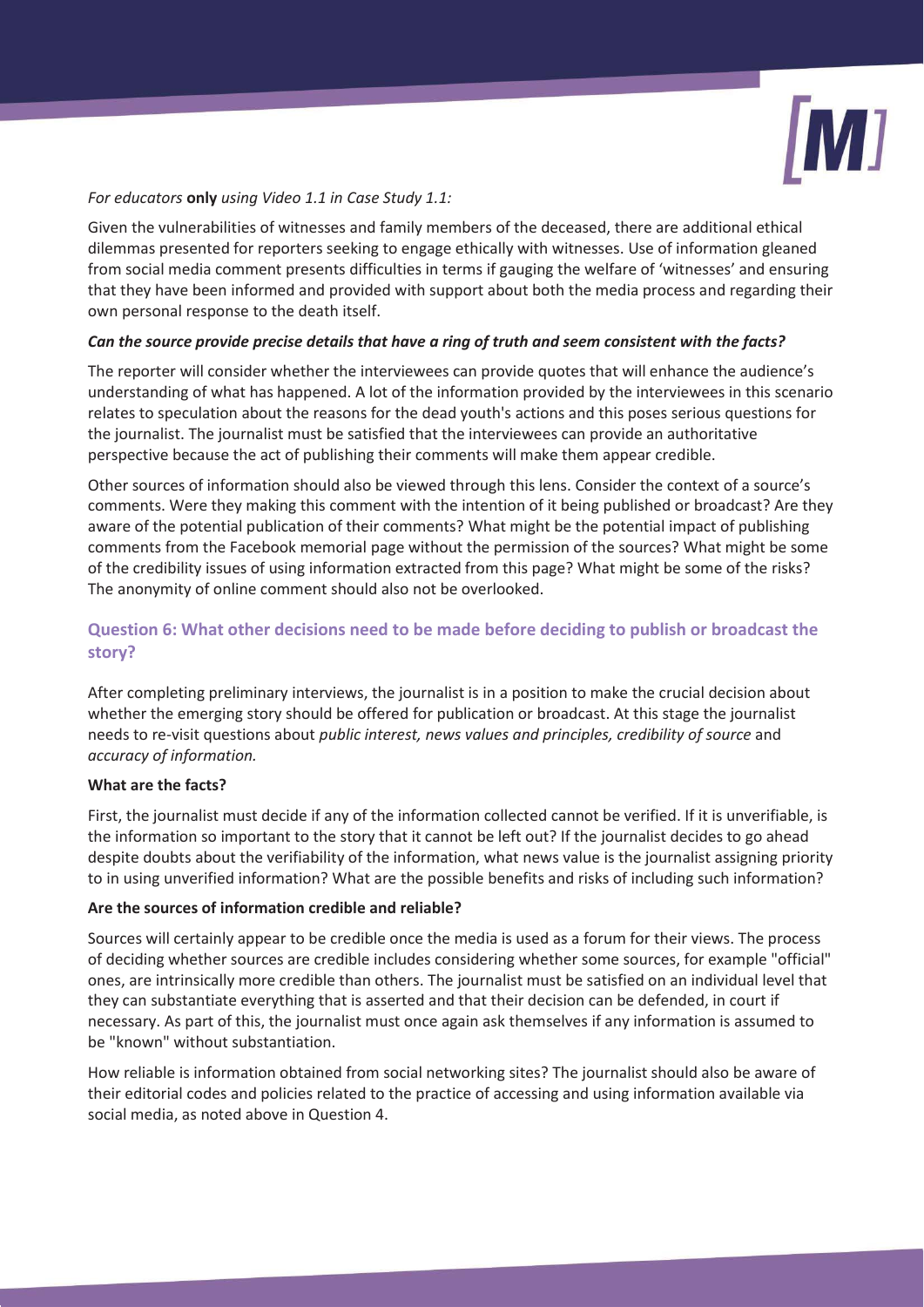

#### **Can information garnered from social media be considered newsworthy?**

This is a topic of ongoing debate in the media and communications field. New media technologies are not long established and familiar in terms of their potential uses and impact, as are more traditional forms. The nature of the information available via social media is often subjective and momentary, which is changing the way such information is interpreted and used for news reporting. As such in news reporting the "information" and "facts" may be defined differently according to social constructions of meaning and the framing of what is considered relevant and interesting by modern audiences. Because online communication is itself rapidly changing and growing and the mainstream community is still learning about it, the use of social media in society can itself be considered newsworthy by journalists in certain circumstances. Given the unusual features of communication of human emotion via social media, journalists may find a different kind of disclosure or expression on social media or memorial forums than they would by using other methods to talk to those impacted by the death.

#### **Is there a single statement or quote that embodies the central issue in the story?**

Can a story be structured around this? What news values are given priority as information is considered? Has "hero" or "villain" status been assigned to any party? Has anything been assumed about the sentiment behind the statement?

Has anything been assumed about the audience's reaction to this story?

#### **What would be achieved by reporting the story?**

How this question is answered is a reflection of the sum of the decisions already made about the relative values associated with the story. Throughout the process the journalist has been making decisions based on their understanding of the audience, the public interest and the news values given priority by the news organisation. News organisations usually have a particular audience clearly in mind when they prioritise news values. In this scenario*,* it is fairly certain that human nature dictates the audience will speculate about the reasons for the death, and probably about the death of the older son as well. Given the topical nature of social media as well as the topical and emotional subject of youth suicide, it is also likely that links will be drawn between the ways that young people communicate and the risks associated with same. Is it the journalist's job to encourage speculation by providing opinions about the cause of the death(s)? Students should again consider the public interest in terms of what they are setting out to achieve.

# **Question 7: What is the impact of the availability of information via social media? What are the ethical and moral issues surrounding use of social media information?**

What are some of the issues associated with using images of the deceased obtained via social media? Would you use Facebook as a method of contacting potential sources? Consider the interaction between social media and traditional media and the flow of information. Via mechanisms such as online news, this story might also be used to circulate information about help-seeking and protective measures through social media forums where discussion about this situation is occurring.

#### **What are the legal considerations?**

Is this information considered private if it is publicly available on Facebook or other social networking sites? What are the privacy laws around using information from Facebook or other social networking sites? What are some other possible legal considerations such as copyright and criminal law?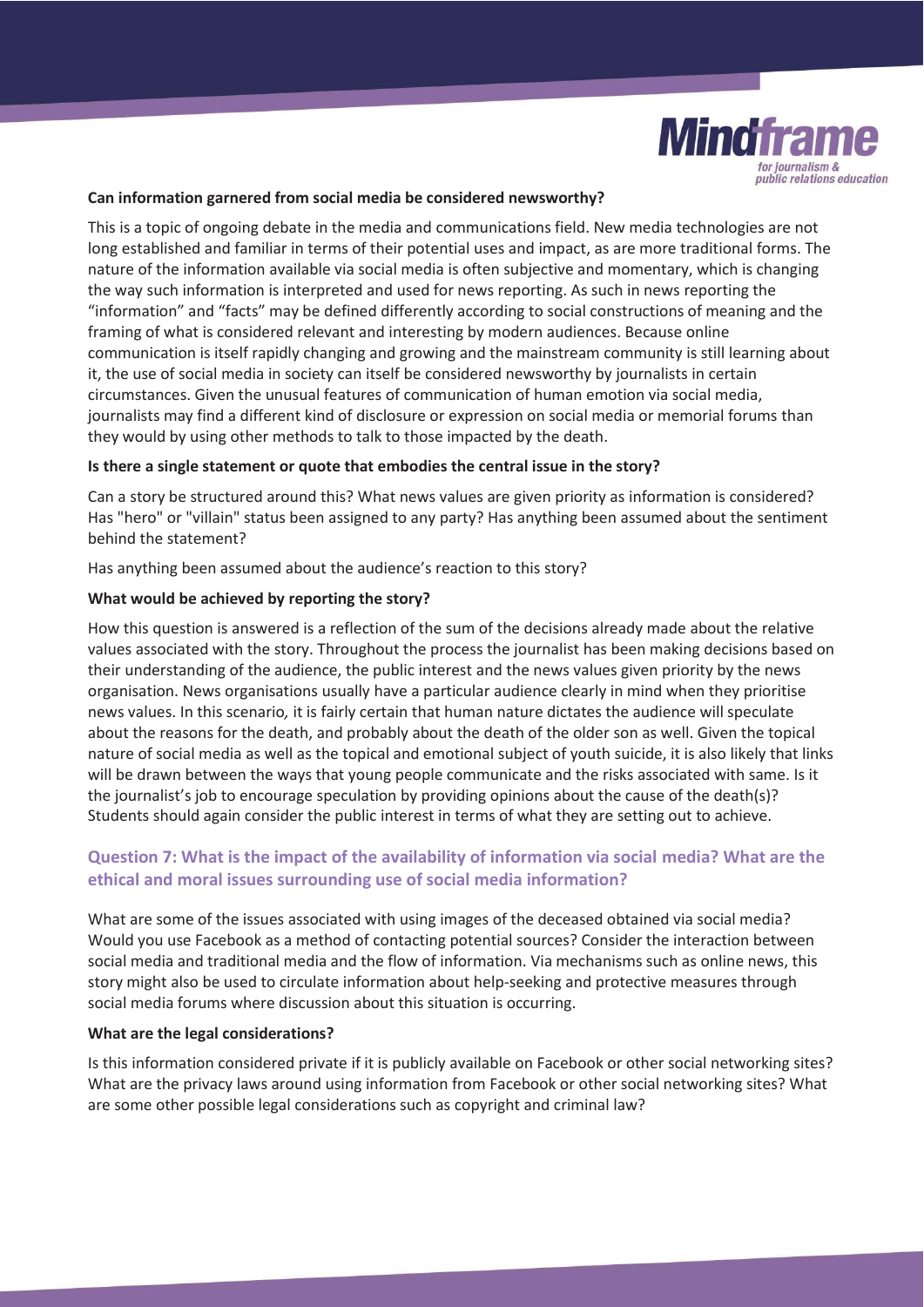

#### **What are the commercial issues surrounding use of social media?**

Speed of disclosure: if the information has already been broadcast on social media – how does that affect your decision to publish in mass media? If other mainstream media organisations are accessing and using information from these sites, what commercial pressures may arise for the journalist to match competing stories?

## **Question 8: What are the specific issues associated with reporting this as a TV news story?**

Some questions to prompt students are:

- To what extent do the pictures drive the story?
- What news values are attached to the images? Which images take priority?
- Do the images selected affect the way the story is written? How?
- Are there some things that should not be broadcast about suicide?
- What issues are attached to broadcasting images of grief?
- What is the process for deciding which vision to select?
- Should the "talent" be given equal time? Why?
- What will the message of the story be?
- How should the voice-over be written? Should it be stand up? Why?
- What is the effect of including the question and the answer in a broadcast report?

## **Question 9: How could this scenario be used as a basis for a feature story?**

Some questions to start the discussion include:

- What factors might influence a person to attempt suicide?
- What research exists about suicide prevention?

Students can access reference materials included on the website www.mindframe-media.info to gain a more thorough understanding of the warning signs and risk factors associated with suicide.

In developing a feature story about suicide, students will need to consider:

- How might a journalist shed light on the issue?
- What are the key points to get across?
- Whom would the journalist need to talk to? What would they ask?
- Where can the journalist get background information?
- What does the journalist need to know about reporting suicide statistics?
- How will the article be structured?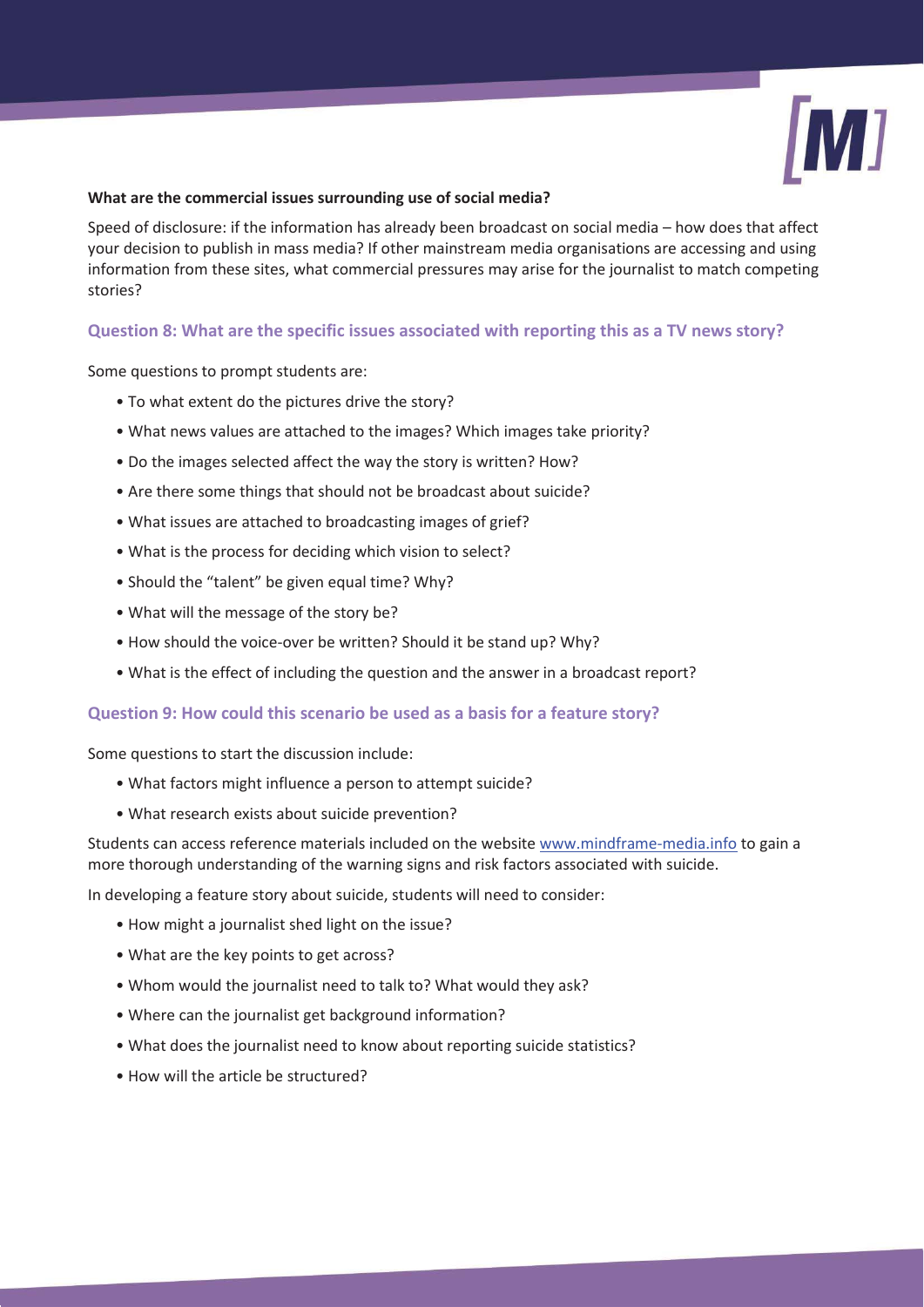

#### **Reporting suicide statistics**

An Australian study of the reporting of suicide has concluded that newspapers and broadcast news media frequently report statistical data about suicide (Blood et al., 2001). The study highlighted that there is a tendency for reports on suicide to dramatise selected statistical data about particular age or demographic groups, such as young people, and to present this data in an alarmist manner. In some cases emphasis is given to suicide stories by reference to the issue as an "epidemic", which is not accurate. Although rates of youth suicide in Australia increased from the 1960's to the early 1990's, they have remained relatively stable since then. Suicide is still quite a rare event even if occasionally there are clusters of suicides. The problem with portraying suicide as a common behaviour is that it may normalise the act. As with stories about individual suicide, statistical or trend reports on suicide should include contact details for counselling and other services. Students can be referred to the references at www.mindframe-media.info for further information about suicide statistics.

## **Question 10: Using this scenario for ethical debate**

To use this case study for an ethics-based task, you may choose to work through the questions at the beginning of these lecture notes:

**Question 1:** Should this story be reported?

**Question 2:** How can the ethical issues inherent in this story be balanced with journalistic and commercial values?

**Question 3:** Do new media technologies present different ethical dilemmas for journalists reporting about suicide?

Some additional statements which can be used as the basis of a seminar or assignment are:

- Reporting suicide is good for society. Discuss.
- How does the Journalist's Code of Ethics deal with reporting suicide? How would respecting the guidelines affect the reporting of this story?
- Reporting this story has the potential to do greater harm than good. Discuss.
- The need for careful reporting is negated in the age of new social media technologies. Discuss.

The resource *Fact or Fiction?* is a useful reference for students for an ethics task or seminar. Further reference materials are available at www.mindframe-media.info, including links to research on the impact of media reporting on suicide.

# **References**

Black, J., Steele, B., & Barney, R. (1997) *Doing Ethics in Journalism* (3rd ed.). New York: Allyn and Bacon.

Blood, R. W., Putnis, P., Payne, T., Pirkis, J., Francis, C., McCallum, K. & Andrew, D. (2001). *How the Australian Media Report and Portray Suicide and Mental Health and Illness: The case studies*. Canberra: Commonwealth Department of Health and Aged Care.

Bok, S. (1978). *Lying: Moral choice in public and private life*. New York: Random House.

Mencher, M. (1991). *News Reporting and Writing*. New York: W. C. Brown.